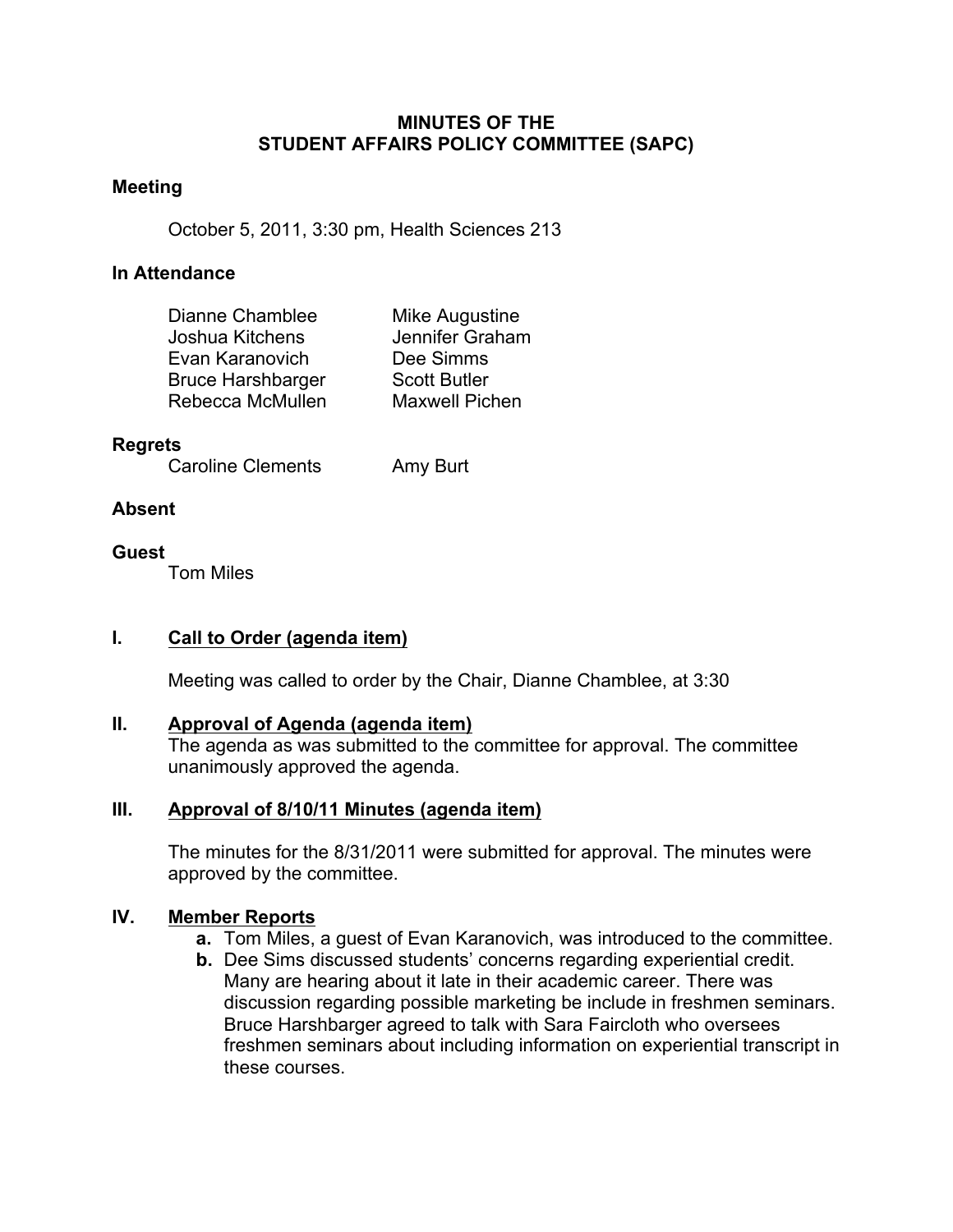- **c.** Evan stated that he invited Tom Miles to join our discussion regarding Bobcat Vision Management and Use Guidelines. Evan reported that SGA had discussed Tail Gating and Bobcat vision prior to this meeting.
- **d.** Rebecca reported that she had plans to talk with her mentors about issues related to the committee.
- **e.** Jena Graham reported that Staff Council has been discussing the cross walks on campus and improving their safety. Evan informed the committee that SGA was also looking into this. Last semester SGA conducted a pedestrian safety study and had discussion with local and state officials requesting routes changes. He reported that any routes changes would probably take from five to ten years to implement. Dee had talked to the city planner regarding crosswalks and commented that students could request change routes. Discussion continued that included issues of increased education on pedestrian safety and unregulated/former cross walks.
- **f.** Bruce made the members aware of an issue with a disable student and use of shuttle buses. Wheelchair access appears to be appropriate but devices to assist students with other mobility impairment are not adequate. Bruce is addressing this issue. Dianne brought up the possibly of having nursing students examine handicap accessibility across campus.
- **g.** Josh Kitchens reported that there were new study spaces in LITC. Tom added that during finals the Den was turned into a study space
- **h.** During the committee member reports, Dee Simms reported that the student group she advised was having trouble meeting because of the change in the common meeting times. It was decided that this should be a discussion topic at our next meeting. Each member will ask their constituency as to the impact of this change in their area. The committee will discuss findings at the November meeting.

# **V. Old Business**

a. Review of Sexual Harassment Policy

 Jennifer Graham provided an update on the committee assigned to revise the Sexual Harassment Policy. This committee is composed of Marc Cardenilli, representatives from Human Resources, the Judicial Board, and Students Affairs. The committee is charged with updating and streamlining sexual misconduct policies across campus. Their drafts are due to Marc at end of October. The committee will continue to follow their development.

Dianne reported that she had brought the concern of accessing policies to ECUS. ECUS is looking into it.

- b. Initiative that supports student retention
	- i. Data review Mike Augustine